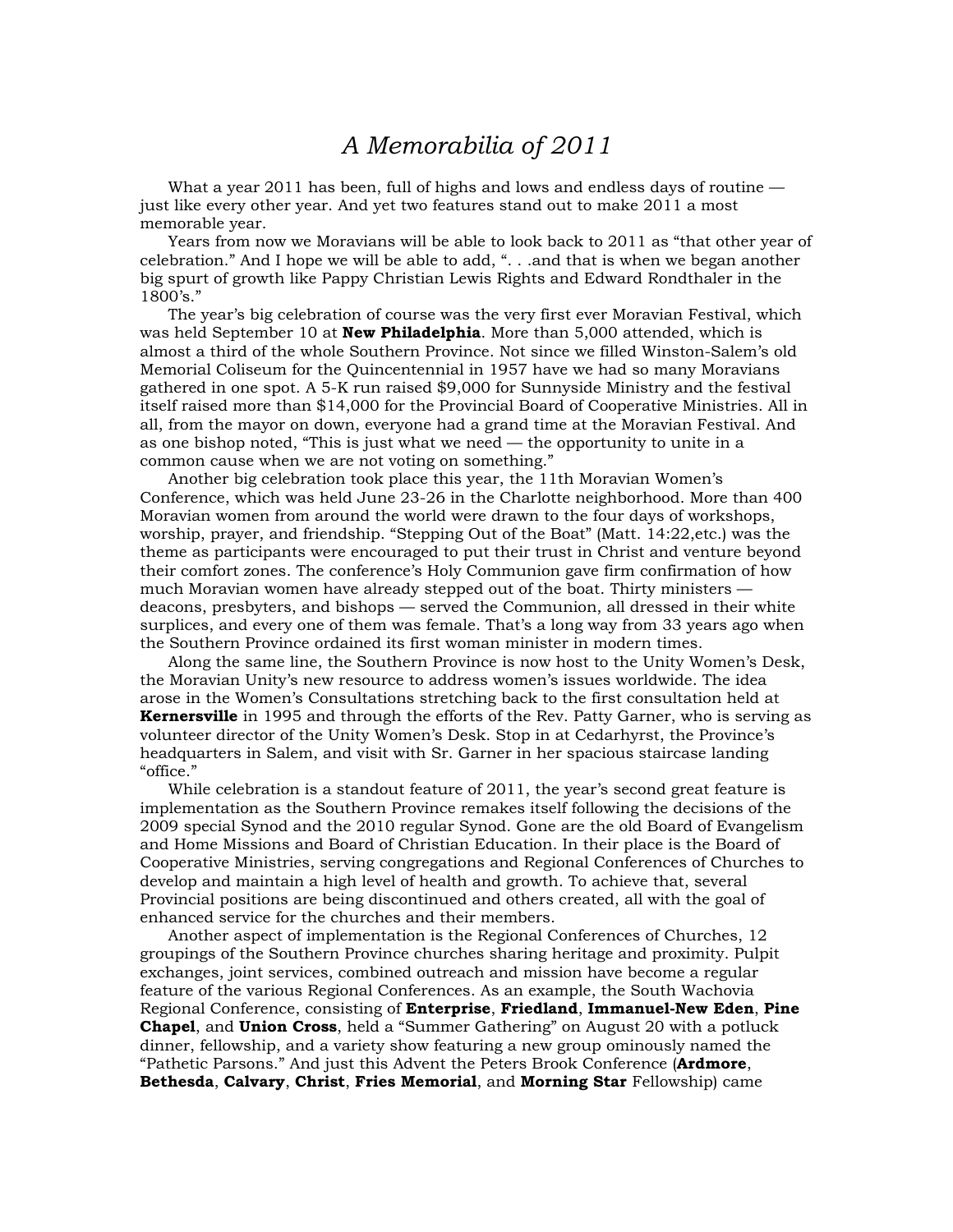together for a Christmas giving tree at Cleveland Homes Center and a lovefeast at Homestead Hills.

 While the Southern Province stepped into new opportunities with implementation of its new structure, continuing agencies had their share of mission and service.

**Laurel Ridge**, our Moravian mountaintop, enjoyed a bustling summer with more than 700 youth attending camp or mission service and almost 200 adults volunteering as counselors, programs leaders, etc. Response to the "Feed My Sheep" campaign has allowed Laurel Ridge to begin construction on a new summer camp kitchen, and Friends donations have helped provide new floors in the Birches cabins and lodge and a new copier in the camp office. It's true. Laurel Ridge holds a special place in our Moravian hearts as our mountain home which seems to be just a little bit closer to the Lord.

 Director Tommy Cole reports that 2011 was an exciting, busy, and eventful year at **Sunnyside Ministry**, the Moravian Church's outreach in southeastern Winston-Salem. Interior renovation and refurbishing begun in 2010 have been completed, but, oh dear, already because of increased need, Sunnyside might be outgrowing its enlarged facility. "Without so many faithful donors and volunteers," Br. Cole tells us, "we could not begin to provide the services we do to those in our community who find themselves in crisis situations." Some 230 volunteers from 60 churches (not just Moravian) conducted over 6,700 interviews with clients seeking assistance, gave out over 5,000 grocery orders to more than 15,000, provided clothing to over 11,000, paid over 2,600 housing and utility bills for families, supported 14 college students with scholarships and laptops, and still operated the longest running free medical clinic in Forsyth County.

 The **Moravian Music Foundation**, reports Director Nola Reed Knouse, saw a busy year filled with publications (12 in the Moravian Star Anthem Series!); the production of *TUMFUATE!* a compact-disc recording from the first Moravian Women's Conference in Tanzania (2008); and the recording and editing a CD of Moravian sacred vocal duets for release in 2012. The first "Moravian Music on the Mountain" weekend was held at Laurel Ridge last February with 50 participants from some 20 congregations, and a second such weekend is planned for March 2012. Four doctoral students began research projects at MMF this year, and we anticipate their findings bringing old music to new life. MMF is working with an Interprovincial committee to produce a collection of "Newly Written Moravian Songs" to be published in 2013; submissions are still being welcomed! "We are working hard," Director Knouse continues, "on preparations for the 2013 Moravian Music Festival (July 14-20, 2013, in Bethlehem), and have reworked the Festival website (www.MoravianMusicFestival.org). A most exciting acquisition came our way in the fall, as we were able to purchase a first-edition print of the score of Haydn's *Creation*, owned by Moravian composer J. F. Peter and dated (in his hand!) 1807. 2012 promises to be busy with Festival preparations, recordings, concerts, and who-knowswhat else!"

 Yup, that's Nola Knouse — always upbeat with an exclamation point to top it all off. Meanwhile, staid old **Moravian Archives**, the Moravian Music Foundation's "roommate" in the Davis Center in Salem ("we're in the graveyard") continued its sojourn in the mission field with not one but two more volumes of *Records of the Moravians among the Cherokees*, covering 1802-10. This is tremendous stuff — accounts of our Moravian missionaries to the Cherokee Nation with personal insight, frailty, and adventure tossed in. We're up to 1812, the beginning of war years, in editing volume 4 of *Records: Cherokees* with publication date set for this spring. If you don't have your copies, they are available at Moravian Archives in Salem ("we're in the graveyard") at a cheap \$40 apiece including tax. End advertisement.

 You think times are bad? Not at Salem College, which this fall welcomed its largest first-year class in more than a decade for a total enrollment of 1,100. For the seventh year in a row *Money* magazine placed Salem in its top 10 "best buys" among women's colleges. Not bad for the little nursery school for Salem's daughters begun by Sr.